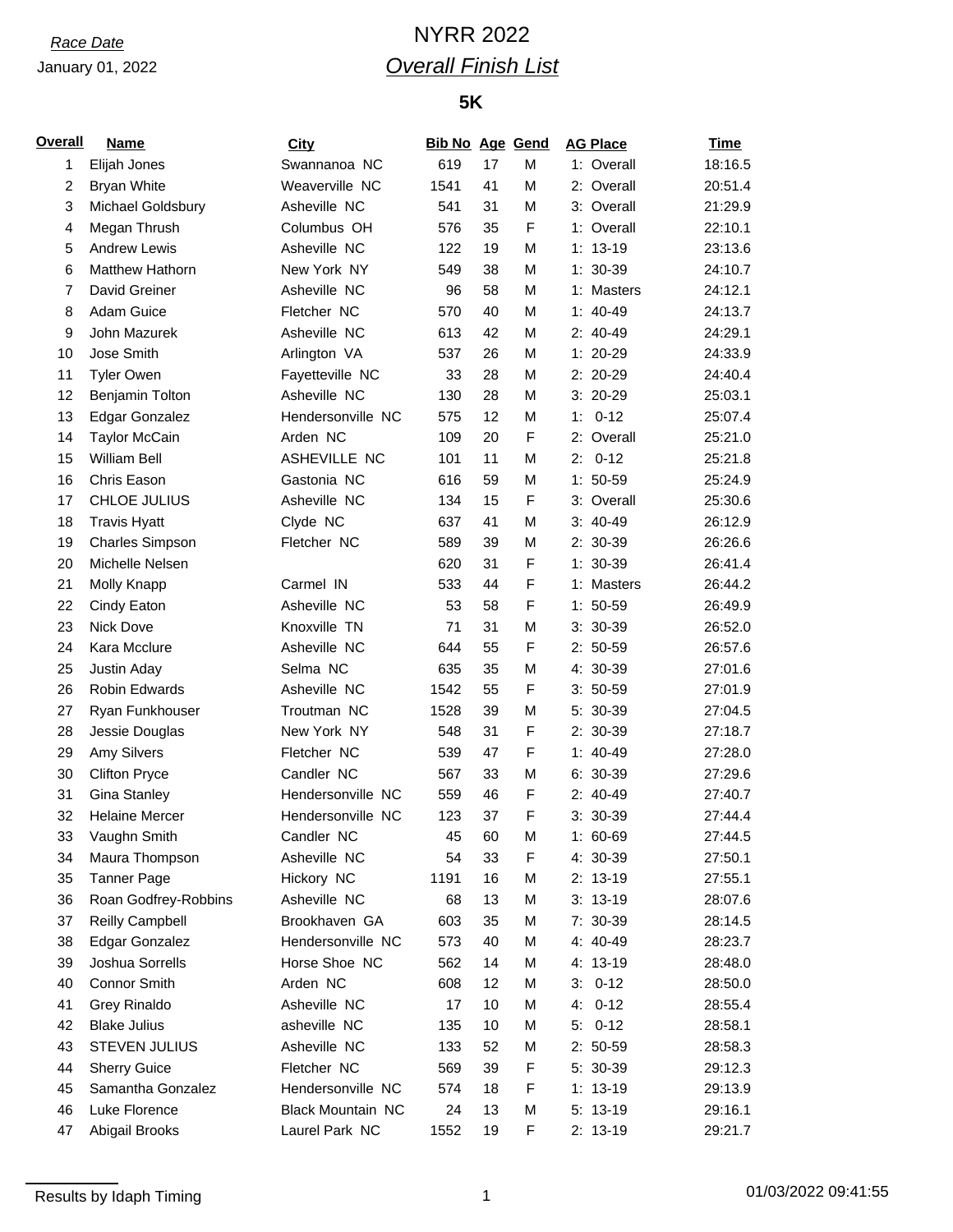# *Race Date* NYRR 2022 *Overall Finish List*

| Overall | <b>Name</b>                | <b>City</b>              | <b>Bib No Age Gend</b> |    |   |    | <b>AG Place</b> | <b>Time</b> |
|---------|----------------------------|--------------------------|------------------------|----|---|----|-----------------|-------------|
| 48      | Alex Melvin                | Arden NC                 | 1527                   | 45 | M |    | 5: 40-49        | 29:26.8     |
| 49      | Dennis Duffy               | Asheville NC             | 60                     | 63 | M |    | 2: 60-69        | 29:27.9     |
| 50      | Wayne Robbins              | ASHEVILLE NC             | 69                     | 51 | M |    | $3: 50-59$      | 29:31.7     |
| 51      | <b>Ted Sullivan</b>        | Fairview NC              | 615                    | 36 | M |    | 8: 30-39        | 29:47.5     |
| 52      | Pamela Clarkson            | Asheville NC             | 38                     | 55 | F |    | 4: 50-59        | 29:48.7     |
| 53      | <b>Claire Williams</b>     | Charlotte NC             | 673                    | 29 | F |    | 1: 20-29        | 29:48.8     |
| 54      | Gaddy Lassiter             | Alexander NC             | 145                    | 63 | M |    | $3:60-69$       | 29:56.7     |
| 55      | John Beck                  | <b>GREENSBORO NC</b>     | 118                    | 61 | M |    | 4: 60-69        | 29:57.4     |
| 56      | Jason Horn                 | Leicester NC             | 143                    | 49 | M |    | $6: 40-49$      | 30:09.7     |
| 57      | <b>Sylvester Contreras</b> | Elizabethton TN          | 1557                   | 27 | M |    | 4: 20-29        | 30:17.1     |
| 58      | Lennon Florence            | <b>Black Mountain NC</b> | 23                     | 9  | M | 6: | $0 - 12$        | 30:28.6     |
| 59      | <b>Eric Florence</b>       | <b>Black Mountain NC</b> | 25                     | 48 | M |    | 7: 40-49        | 30:31.4     |
| 60      | Jae Robbins                | Arden NC                 | 121                    | 15 | F |    | $3: 13-19$      | 30:33.3     |
| 61      | Andrew Boyd                | Gainesville GA           | 671                    | 12 | M | 7: | $0 - 12$        | 30:41.4     |
| 62      | Elizabeth Permenter        | Asheville NC             | 605                    | 32 | F |    | 6: 30-39        | 30:44.4     |
| 63      | Kimberly Reach             | Asheville NC             | 528                    | 44 | F |    | $3: 40-49$      | 30:49.0     |
| 64      | Kelsey Bumgarner           | Hudson NC                | 1543                   | 28 | F |    | 2: 20-29        | 30:50.7     |
| 65      | <b>Ben Smith</b>           | Arden NC                 | 591                    | 15 | M |    | $6: 13-19$      | 30:52.9     |
| 66      | derek rinaldo              | Asheville NC             | 18                     | 58 | M |    | 4: 50-59        | 31:09.9     |
| 67      | <b>Werner Brooks</b>       | Laurel Park NC           | 1554                   | 57 | M |    | 5: 50-59        | 31:16.6     |
| 68      | <b>Gail Bowers</b>         | Leicester NC             | 59                     | 68 | F |    | 1: 60-69        | 31:18.0     |
| 69      | <b>Turtle Rothstein</b>    | Fairview NC              | 127                    | 59 | M |    | $6: 50-59$      | 31:19.3     |
| 70      | Angela Greer               | asheville NC             | 610                    | 39 | F |    | 7: 30-39        | 31:28.8     |
| 71      | Tom Wolff                  | Asheville NC             | 532                    | 60 | M |    | 5: 60-69        | 31:30.4     |
| 72      | Lynn Beck                  | <b>GREENSBORO NC</b>     | 119                    | 59 | F |    | 5: 50-59        | 31:39.9     |
| 73      | Eli Etherton               | Asheville NC             | 597                    | 45 | M |    | 8: 40-49        | 32:09.9     |
| 74      | Casey Gilbert              | Indian Harbour Beach     | 124                    | 42 | F |    | 4: 40-49        | 32:12.2     |
| 75      | Mark Burns                 | Maitland FL              | 40                     | 64 | M |    | 6: 60-69        | 32:19.7     |
| 76      | <b>Tyler Campbell</b>      | Tryon NC                 | 65                     | 24 | M |    | 5: 20-29        | 32:23.7     |
| 77      | Alex Simon                 | Asheville NC             | 604                    | 32 | M |    | 9: 30-39        | 32:24.0     |
| 78      | <b>Will Palmer</b>         | Arlington VA             | 538                    | 27 | M |    | $6: 20-29$      | 32:41.9     |
| 79      | Jonathan Diehl             | Asheville NC             | 126                    | 36 | M |    | 10: 30-39       | 32:42.7     |
| 80      | Cierra Lail                | Newton NC                | 643                    | 17 | F |    | 4: 13-19        | 33:02.9     |
| 81      | Dennis Lynch               | Laurel Park NC           | 1555                   | 27 | M |    | 7: 20-29        | 33:06.1     |
| 82      | Michelle Halstead          | <b>Black Mountain NC</b> | 125                    | 41 | F |    | 5: 40-49        | 33:06.3     |
| 83      | Matthew Bedard             | FAYETTEVILLE NC          | 555                    | 25 | M |    | 8: 20-29        | 33:08.3     |
| 84      | Aleksandra Pirog           | FAYETTEVILLE NC          | 556                    | 25 | F |    | 3: 20-29        | 33:08.8     |
| 85      | <b>Brian Hale</b>          | Odessa NC                | 29                     | 39 | M |    | 11: 30-39       | 33:10.2     |
| 86      | <b>Thomas Hale</b>         | Asheville NC             | 31                     | 17 | M |    | 7: 13-19        | 33:10.4     |
| 87      | <b>Heather Lindkvist</b>   | Asheville NC             | 590                    | 49 | F |    | 6: 40-49        | 33:12.4     |
| 88      | C.M. Garrison              | Asheville NC             | 529                    | 33 | F |    | 8: 30-39        | 33:13.0     |
| 89      | Kathy pfaff                | Tryon NC                 | 64                     | 51 | F |    | $6: 50-59$      | 33:18.0     |
| 90      | Savannah Patraw            | <b>Black Mountain NC</b> | $\overline{c}$         | 38 | F |    | $9: 30-39$      | 33:33.0     |
| 91      | Kevin Spaeth               | <b>Black Mountain NC</b> | 3                      | 43 | М |    | 9: 40-49        | 33:33.2     |
| 92      | Samantha Marsh             | Asheville NC             | 599                    | 34 | F |    | 10: 30-39       | 33:39.5     |
| 93      | Susan Brooks               | Laurel Park NC           | 1553                   | 53 | F |    | 7: 50-59        | 33:40.7     |
| 94      | Celia Blackmon             | Arden NC                 | 90                     | 38 | F |    | 11: 30-39       | 33:45.5     |
|         |                            |                          |                        |    |   |    |                 |             |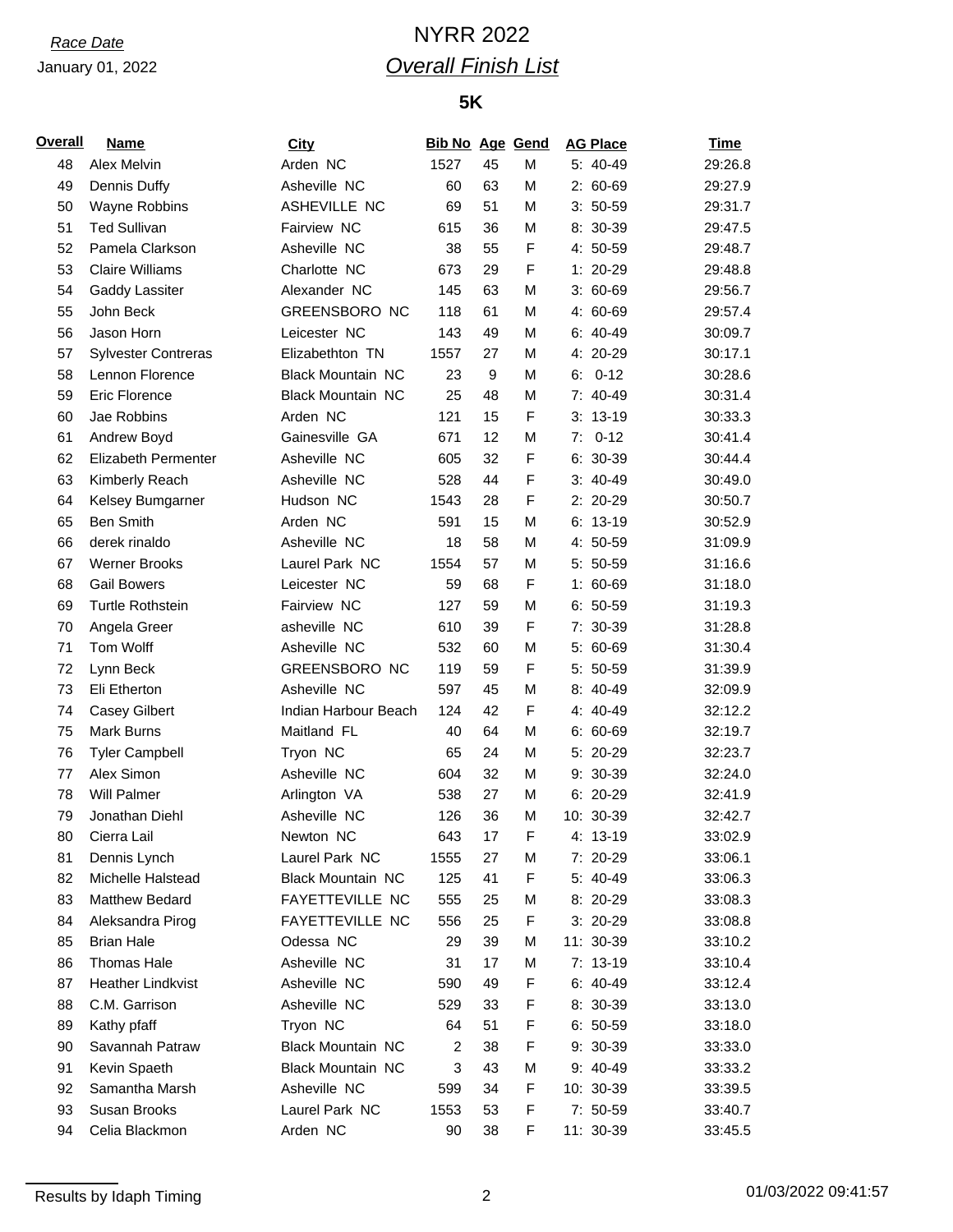# *Race Date* NYRR 2022 *Overall Finish List*

| <b>Overall</b> | <b>Name</b>              | City                    | <b>Bib No Age Gend</b> |    |   | <b>AG Place</b> | Time    |
|----------------|--------------------------|-------------------------|------------------------|----|---|-----------------|---------|
| 95             | Veronica Lombrana        | <b>Browns Summit NC</b> | 13                     | 39 | F | 12: 30-39       | 33:45.8 |
| 96             | <b>Brandy N Womble</b>   | Caledonia MS            | 61                     | 43 | F | 7: 40-49        | 33:52.2 |
| 97             | Stephanie Justus         | Fletcher NC             | 633                    | 35 | F | 13: 30-39       | 33:54.9 |
| 98             | Denise Hatch             | Asheville NC            | 39                     | 54 | M | 7: 50-59        | 33:56.4 |
| 99             | <b>Catherine Cox</b>     | Painesville OH          | 74                     | 39 | F | 14: 30-39       | 33:57.2 |
| 100            | Jeanie Aday              | Selma NC                | 636                    | 30 | F | 15: 30-39       | 33:59.8 |
| 101            | robin denson             | Mills River NC          | 91                     | 37 | F | 16: 30-39       | 34:05.3 |
| 102            | <b>Trent McCain</b>      | Arden NC                | 110                    | 50 | M | $8:50-59$       | 34:14.4 |
| 103            | Bryon Dickerson          | Asheville NC            | 525                    | 57 | M | $9:50-59$       | 34:21.3 |
| 104            | <b>Catherine Austell</b> | Asheville NC            | 550                    | 42 | F | 8: 40-49        | 34:22.6 |
| 105            | Mike Zimmerman           | ASHEVILLE NC            | 116                    | 49 | M | 10: 40-49       | 34:26.7 |
| 106            | Lisa Bruggeman           | Fletcher NC             | 561                    | 38 | F | 17: 30-39       | 34:30.1 |
| 107            | Rosanne                  | Candler NC              | 49                     | 54 | F | 8: 50-59        | 34:40.4 |
| 108            | <b>Gail Tolton</b>       | Asheville NC            | 131                    | 37 | F | 18: 30-39       | 34:40.7 |
| 109            | <b>Elaine Bradley</b>    | Duluth MN               | 48                     | 65 | F | $2: 60-69$      | 34:52.3 |
| 110            | <b>Annelise Collins</b>  | Chapel Hill NC          | 148                    | 21 | F | 4: 20-29        | 34:52.5 |
| 111            | <b>Oliver Reinwald</b>   | Auburn AL               | 147                    | 24 | M | $9: 20-29$      | 34:53.7 |
| 112            | Jessica Smith            | Arden NC                | 607                    | 46 | F | 9: 40-49        | 34:53.8 |
| 113            | James Bevers             | Asheville NC            | 572                    | 39 | M | 12: 30-39       | 34:54.1 |
| 114            | Clay Stroupe             | Asheville NC            | 72                     | 36 | M | 13: 30-39       | 34:58.7 |
| 115            | Kris Wolcott             | Asheville NC            | 617                    | 44 | F | 10: 40-49       | 35:01.2 |
| 116            | <b>Meredith Sizemore</b> | Fletcher NC             | 139                    | 26 | F | 5: 20-29        | 35:08.5 |
| 117            | Justus Min               | Asheville NC            | 41                     | 48 | M | 11: 40-49       | 35:09.4 |
| 118            | Emilee Dickerson         | Asheville NC            | 526                    | 56 | F | $9:50-59$       | 35:13.2 |
| 119            | Nana Pfahlert            | Asheville NC            | 47                     | 50 | F | 10: 50-59       | 35:39.0 |
| 120            | <b>Ted Burton</b>        | Rocky Hill CT           | 601                    | 58 | M | 10: 50-59       | 35:54.0 |
| 121            | Jason Tumlinson          | Charlotte NC            | 580                    | 42 | M | 12: 40-49       | 36:12.3 |
| 122            | Tina Honerkamp           | Clyde NC                | 115                    | 53 | F | 11: 50-59       | 36:18.5 |
| 123            | Yueyao Gao               | Central SC              | 647                    | 25 | F | $6: 20-29$      | 36:28.5 |
| 124            | <b>Butch Stanley</b>     | Hendersonville NC       | 560                    | 48 | M | 13: 40-49       | 36:30.8 |
| 125            | Kathi Petersen           | Asheville NC            | 554                    | 64 | F | $3:60-69$       | 36:31.1 |
| 126            | Sean Lowery              | Flat Rock NC            | 641                    | 38 | M | 14: 30-39       | 36:34.2 |
| 127            | Margaret Reeser          | Waynesville NC          | 564                    | 62 | F | 4: 60-69        | 36:36.8 |
| 128            | Joanna Morgan            | Asheville NC            | 1540                   | 12 | F | $1: 0-12$       | 36:38.0 |
| 129            | MIKE MCDANIEL            | <b>MARION NC</b>        | 527                    | 63 | M | 7: 60-69        | 36:38.8 |
| 130            | John Orisich             | Columbus IN             | 623                    | 59 | M | 11: 50-59       | 36:40.1 |
| 131            | <b>Kennedy Forbes</b>    | Alexander NC            | 595                    | 25 | F | 7: 20-29        | 36:41.5 |
| 132            | <b>Robert Bennett</b>    | Asheville NC            | 112                    | 63 | M | $8:60-69$       | 36:46.3 |
| 133            | Renee Mazurek            | Asheville NC            | 612                    | 42 | F | 11: 40-49       | 36:53.9 |
| 134            | Victoria Edgeworth       | Ferrum VA               | 594                    | 35 | F | 19: 30-39       | 36:56.7 |
| 135            | Dave Gardner             | Ferrum VA               | 593                    | 34 | M | 15: 30-39       | 36:57.0 |
| 136            | Russ Felker              | Asheville NC            | 1544                   | 74 | M | $1: 70-79$      | 36:57.6 |
| 137            | Kaitlyn Noyes            | Fayetteville NC         | 32                     | 28 | F | $8:20-29$       | 36:59.5 |
| 138            | James Gray               | Asheville NC            | 97                     | 62 | M | 9: 60-69        | 37:18.2 |
| 139            | Jocelyn Hendrickson      | Goose creek SC          | 129                    | 38 | F | 20: 30-39       | 37:21.1 |
| 140            | Rongrong Fan             | Asheville NC            | 606                    | 37 | F | 21: 30-39       | 37:29.3 |
| 141            | Joshua Hendrickson       | Goose creek SC          | 128                    | 33 | М | 16: 30-39       | 37:31.1 |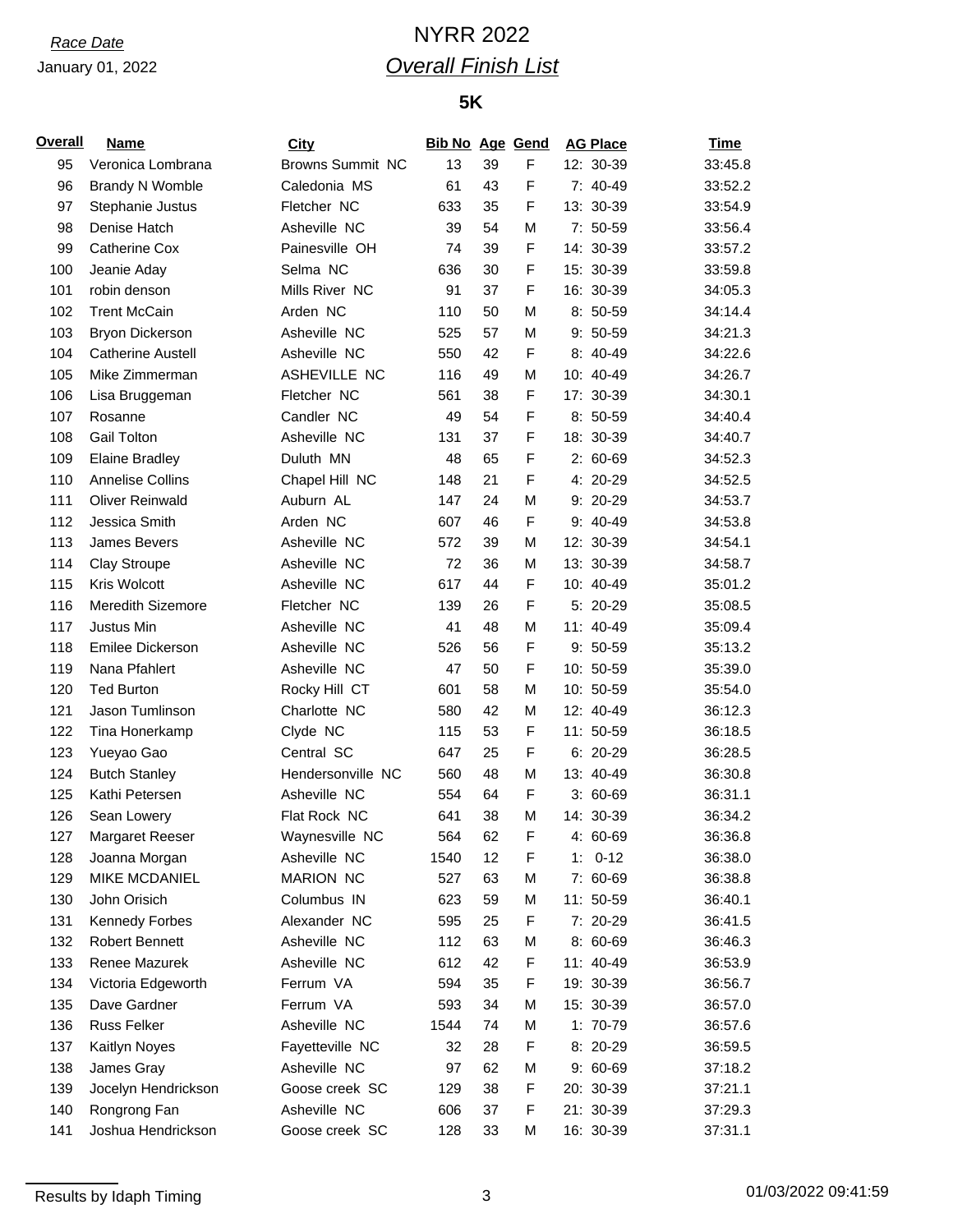# *Race Date* NYRR 2022 *Overall Finish List*

| <b>Overall</b> | <b>Name</b>            | City                     | <b>Bib No Age Gend</b> |    |   | <b>AG Place</b> | <b>Time</b> |
|----------------|------------------------|--------------------------|------------------------|----|---|-----------------|-------------|
| 142            | Kimberly Altman        | Asheville NC             | 577                    | 37 | F | 22: 30-39       | 37:35.4     |
| 143            | Alexandra McCollister  | <b>Black Mountain NC</b> | 521                    | 29 | F | 9: 20-29        | 37:36.6     |
| 144            | Cecily Bacon           | <b>Black Mountain NC</b> | 522                    | 28 | F | 10: 20-29       | 37:36.8     |
| 145            | Matthew Abel           | Flat Rock NC             | 624                    | 24 | M | 10: 20-29       | 37:37.6     |
| 146            | <b>Ashley Poole</b>    | <b>Burnsville NC</b>     | 117                    | 39 | F | 23: 30-39       | 37:45.1     |
| 147            | Penny Cook             | Holly Springs NC         | 1524                   | 60 | F | $5:60-69$       | 38:02.8     |
| 148            | <b>Elliot Austell</b>  | Asheville NC             | 552                    | 6  | M | $8: 0-12$       | 38:02.9     |
| 149            | <b>Drew Austell</b>    | Asheville NC             | 551                    | 42 | M | 14: 40-49       | 38:04.0     |
| 150            | Pam Reece              | Asheville NC             | 1522                   | 58 | F | 12: 50-59       | 38:05.1     |
| 151            | <b>Brian Eubanks</b>   | Weaverville NC           | 1                      | 64 | M | 10: 60-69       | 38:10.0     |
| 152            | Amy Haldeman           | Asheville NC             | 26                     | 49 | F | 12: 40-49       | 38:12.5     |
| 153            | Donna Murray           | Hendersonville NC        | 27                     | 50 | F | 13: 50-59       | 38:12.8     |
| 154            | Leslie Thrasher        | Asheville NC             | 35                     | 53 | F | 14: 50-59       | 38:13.0     |
| 155            | <b>Tina Smith</b>      | Candler NC               | 44                     | 54 | F | 15: 50-59       | 38:14.1     |
| 156            | Jacob Ortiz            | Morrisville NC           | 579                    | 31 | M | 17: 30-39       | 38:16.1     |
| 157            | Amanda Schell          | Arlington VA             | 535                    | 26 | F | 11: 20-29       | 38:18.3     |
| 158            | Sophie Rottenberg      | Arlington VA             | 536                    | 26 | F | 12: 20-29       | 38:20.2     |
| 159            | Kevin Keehan           | Arden NC                 | 15                     | 53 | M | 12: 50-59       | 38:33.5     |
| 160            | Rosemarie Arnau        | Arden NC                 | 16                     | 56 | F | 16: 50-59       | 38:33.7     |
| 161            | Marissa Fitz           | Macon GA                 | 523                    | 26 | F | 13: 20-29       | 38:41.4     |
| 162            | Sage Fitz              | Richmond VA              | 524                    | 21 | M | 11: 20-29       | 38:41.8     |
| 163            | <b>Tobie McPhail</b>   | Roanoke VA               | 568                    | 51 | F | 17: 50-59       | 38:48.8     |
| 164            | <b>Natalie Stiles</b>  | Horse Shoe NC            | 19                     | 58 | F | 18: 50-59       | 38:50.3     |
| 165            | Sander Denham          | Bloomington IN           | 14                     | 36 | F | 24: 30-39       | 38:51.2     |
| 166            | <b>Trisha Sorrells</b> | Horse Shoe NC            | 563                    | 42 | F | 13: 40-49       | 38:58.8     |
| 167            | <b>Britt Rosen</b>     | Asheville NC             | 105                    | 63 | M | 11: 60-69       | 38:58.9     |
| 168            | Anne Depalle           | <b>GREENVILLE SC</b>     | 611                    | 50 | F | 19: 50-59       | 39:02.3     |
| 169            | <b>Chris Dorsey</b>    | Leicester NC             | 132                    | 41 | M | 15: 40-49       | 39:07.6     |
| 170            | Jack Martindale        | Arden NC                 | 1550                   | 57 | M | 13: 50-59       | 39:12.8     |
| 171            | Christy Oehm           | Arden NC                 | 120                    | 44 | F | 14: 40-49       | 39:15.2     |
| 172            | Tara Meehan            | Asheville NC             | 609                    | 45 | F | 15: 40-49       | 39:19.2     |
| 173            | Annmarie Florence      | <b>Black Mountain NC</b> | 22                     | 50 | F | 20: 50-59       | 39:28.8     |
| 174            | Alexandra Houle        | Candler NC               | 542                    | 37 | F | 25: 30-39       | 39:40.8     |
| 175            | Darla McCain           | Arden NC                 | 111                    | 53 | F | 21: 50-59       | 39:47.0     |
| 176            | <b>Richard Boyette</b> | Memphis TN               | 642                    | 32 | M | 18: 30-39       | 39:48.6     |
| 177            | Kenia Simpson          | Tryon NC                 | 66                     | 24 | F | 14: 20-29       | 39:53.3     |
| 178            | Kimberly Wilson        | Johnson City TN          | 63                     | 39 | F | 26: 30-39       | 39:55.7     |
| 179            | Mary Etherton          | Asheville NC             | 596                    | 44 | F | 16: 40-49       | 40:00.5     |
| 180            | <b>Brooke Girard</b>   | Old fort NC              | 92                     | 30 | F | 27: 30-39       | 40:15.3     |
| 181            | lan Girard             | Old fort NC              | 93                     | 33 | M | 19: 30-39       | 40:16.8     |
| 182            | Carol Jarvis           | Weaverville NC           | 83                     | 38 | F | 28: 30-39       | 40:32.0     |
| 183            | Mark Manuel            | <b>Black Mountain NC</b> | 632                    | 60 | M | 12: 60-69       | 40:47.7     |
| 184            | <b>Richard Parker</b>  | Asheville NC             | 37                     | 53 | M | 14: 50-59       | 41:01.7     |
| 185            | DeLana Parker          | Asheville NC             | 36                     | 49 | F | 17: 40-49       | 41:05.0     |
| 186            | Lana Mushkarova        | Langhorne PA             | 565                    | 44 | F | 18: 40-49       | 41:18.8     |
| 187            | Michael Dean           | Langhorne PA             | 150                    | 58 | M | 15: 50-59       | 41:19.2     |
| 188            | Jack Kinsell           | Clyde NC                 | 144                    | 83 | М | 1: 80-99        | 41:44.0     |
|                |                        |                          |                        |    |   |                 |             |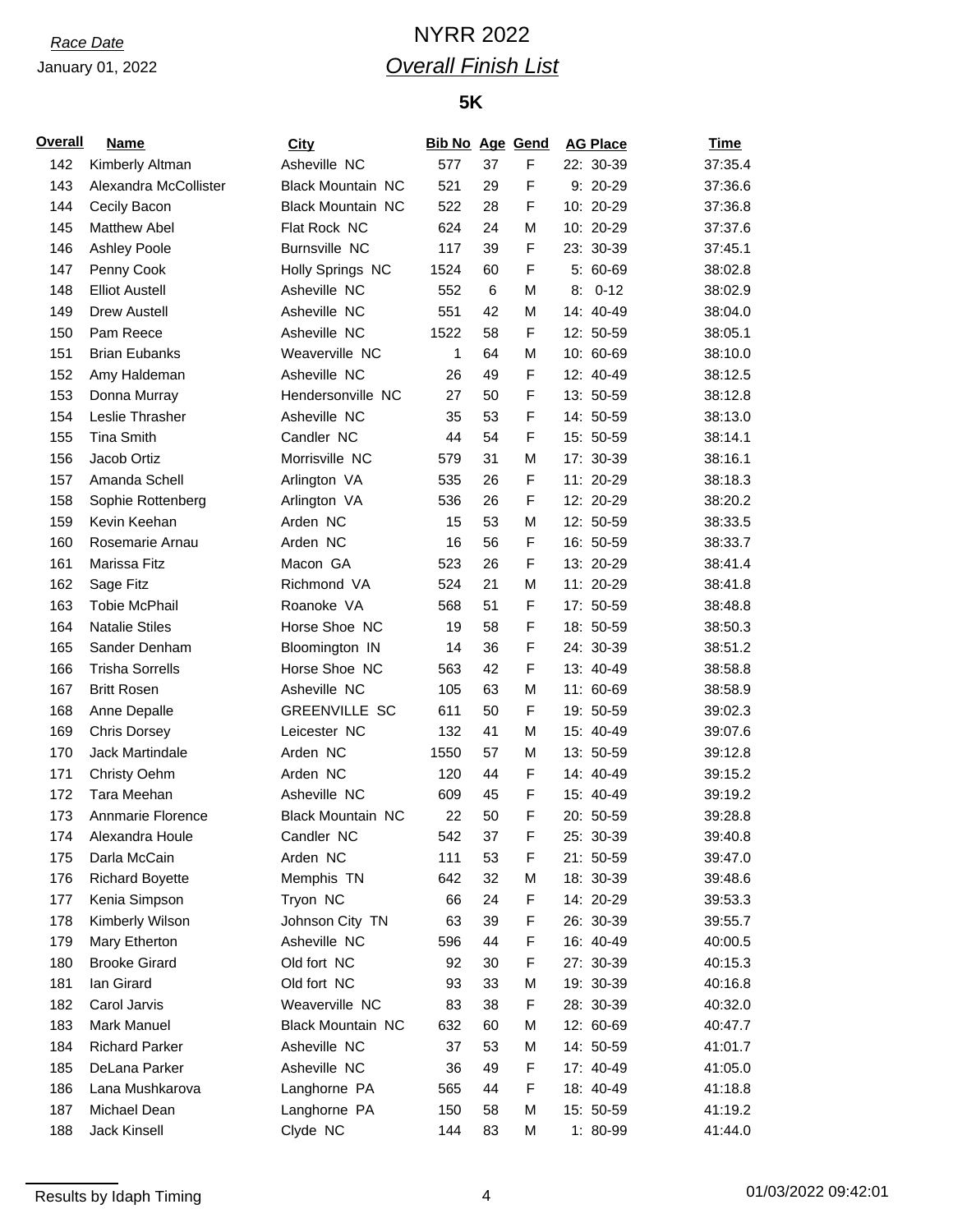# *Race Date* NYRR 2022 *Overall Finish List*

| <b>Overall</b> | Name                    | <b>City</b>          | <b>Bib No Age Gend</b> |    |   | <b>AG Place</b> | Time    |
|----------------|-------------------------|----------------------|------------------------|----|---|-----------------|---------|
| 189            | <b>Stacey Conley</b>    | Weaverville NC       | 545                    | 65 | F | $6: 60-69$      | 42:13.6 |
| 190            | <b>Heather Dziak</b>    | Alexander NC         | 98                     | 45 | F | 19: 40-49       | 42:20.3 |
| 191            | Nicholas Dziak          | Alexander NC         | 99                     | 11 | M | $0 - 12$<br>9:  | 42:20.4 |
| 192            | Kim Martindale          | Arden NC             | 1551                   | 50 | F | 22: 50-59       | 42:22.2 |
| 193            | Amber Glisson           | Hendersonville NC    | 534                    | 32 | F | 29: 30-39       | 42:28.6 |
| 194            | Felicia Arrowood        | HENDERSONVILLE       | 571                    | 36 | F | 30: 30-39       | 42:28.8 |
| 195            | Kris Lackey             | Conover NC           | 1533                   | 55 | F | 23: 50-59       | 42:29.9 |
| 196            | Amy Boyd                | Gainesville GA       | 670                    | 45 | F | 20: 40-49       | 42:34.7 |
| 197            | John Conley             | Weaverville NC       | 544                    | 65 | M | 13: 60-69       | 42:54.6 |
| 198            | Kristy Freeman          | Weaverville NC       | 1531                   | 51 | F | 24: 50-59       | 42:57.0 |
| 199            | Amy Jones               | Hendersonville NC    | 5                      | 56 | F | 25: 50-59       | 43:02.9 |
| 200            | Donna Greene            | <b>Burnsville NC</b> | 6                      | 45 | F | 21: 40-49       | 43:07.7 |
| 201            | ronnie spurlock         | norton VA            | 1510                   | 58 | M | 16: 50-59       | 43:08.3 |
| 202            | Colin Marsh             | Asheville NC         | 598                    | 35 | M | 20: 30-39       | 43:11.6 |
| 203            | Martha Marshall         | Asheville NC         | 62                     | 76 | F | 1: 70-79        | 43:27.0 |
| 204            | Missy Redmon            | Fairview NC          | 103                    | 50 | F | 26: 50-59       | 43:41.8 |
| 205            | Kellie Toon             | Knoxville TN         | 75                     | 46 | F | 22: 40-49       | 43:43.9 |
| 206            | Angela agel             | Franklin NC          | 85                     | 54 | F | 27: 50-59       | 43:44.2 |
| 207            | <b>Ashley Bell</b>      | Knoxville TN         | 70                     | 33 | F | 31: 30-39       | 44:02.5 |
| 208            | Kate Honebrink          | Knoxville TN         | 1539                   | 40 | F | 23: 40-49       | 44:02.6 |
| 209            | <b>Walker Trumpower</b> | Hughesville MD       | 141                    | 15 | M | $8:13-19$       | 44:05.2 |
| 210            | Stephanie Buck          | Hughesville MD       | 140                    | 41 | F | 24: 40-49       | 44:05.4 |
| 211            | Michelle Eigemann       | Fletcher NC          | 84                     | 47 | F | 25: 40-49       | 44:12.0 |
| 212            | <b>Beth Stoy</b>        | Durham NC            | 86                     | 50 | F | 28: 50-59       | 44:12.5 |
| 213            | Samantha Brock          | Asheville NC         | 78                     | 54 | F | 29: 50-59       | 44:12.9 |
| 214            | <b>Brea Ortiz</b>       | Morrisville NC       | 578                    | 26 | F | 15: 20-29       | 44:36.1 |
| 215            | Michelle Laborde        | Asheville NC         | 146                    | 30 | F | 32: 30-39       | 44:36.6 |
| 216            | David Mulkeen           | Asheville NC         | 1111                   | 69 | M | 14: 60-69       | 44:37.6 |
| 217            | Ingrid Christensen      | Greenville SC        | 553                    | 47 | F | 26: 40-49       | 44:38.8 |
| 218            | Stephanie Plemmons      | HICKORY NC           | 1751                   | 32 | F | 33: 30-39       | 44:48.6 |
| 219            | Filomena Mulkeen        | Asheville NC         | 1112                   | 64 | F | 7: 60-69        | 44:55.5 |
| 220            | Juliet Wolcott          | Asheville NC         | 618                    | 8  | F | $2: 0-12$       | 44:55.6 |
| 221            | Brandi Hillman          | Old Fort NC          | 1548                   | 43 | F | 27: 40-49       | 45:09.3 |
| 222            | Alexis Boesch           | Asheville NC         | 55                     | 9  | F | $3: 0-12$       | 45:22.5 |
| 223            | <b>Bob Dinsdale</b>     | Brevard NC           | 672                    | 48 | M | 16: 40-49       | 45:43.6 |
| 224            | Patrick Rahm            | Fairview NC          | 73                     | 41 | M | 17: 40-49       | 45:58.3 |
| 225            | Wilma Fuentes           | Marshall NC          | 102                    | 71 | F | 2: 70-79        | 46:09.6 |
| 226            | Abigail Campbell        | Arden NC             | 21                     | 12 | F | $4: 0-12$       | 46:29.5 |
| 227            | Jeff Campbell           | Arden NC             | 20                     | 53 | M | 17: 50-59       | 46:29.6 |
| 228            | <b>Elaine Venter</b>    | Grand Junction CO    | 136                    | 35 | F | 34: 30-39       | 46:36.5 |
| 229            | Henry Venter            | Grand Junction CO    | 138                    | 62 | M | 15: 60-69       | 46:37.2 |
| 230            | Catharina Venter        | Grand Junction CO    | 137                    | 62 | F | 8: 60-69        | 46:37.4 |
| 231            | Amaris Buchanan         | Asheville FL         | 89                     | 38 | F | 35: 30-39       | 46:55.6 |
| 232            | Amanda Ritzman          | Asheville NC         | 640                    | 30 | F | 36: 30-39       | 46:57.5 |
| 233            | Lee Ann Ritzman         | Asheville NC         | 639                    | 64 | F | $9:60-69$       | 46:59.3 |
| 234            | Joseph Hale             | Asheville NC         | 30                     | 20 | M | 12: 20-29       | 46:59.7 |
| 235            | Emily McGrane Hale      | Odessa NC            | 28                     | 38 | F | 37: 30-39       | 46:59.8 |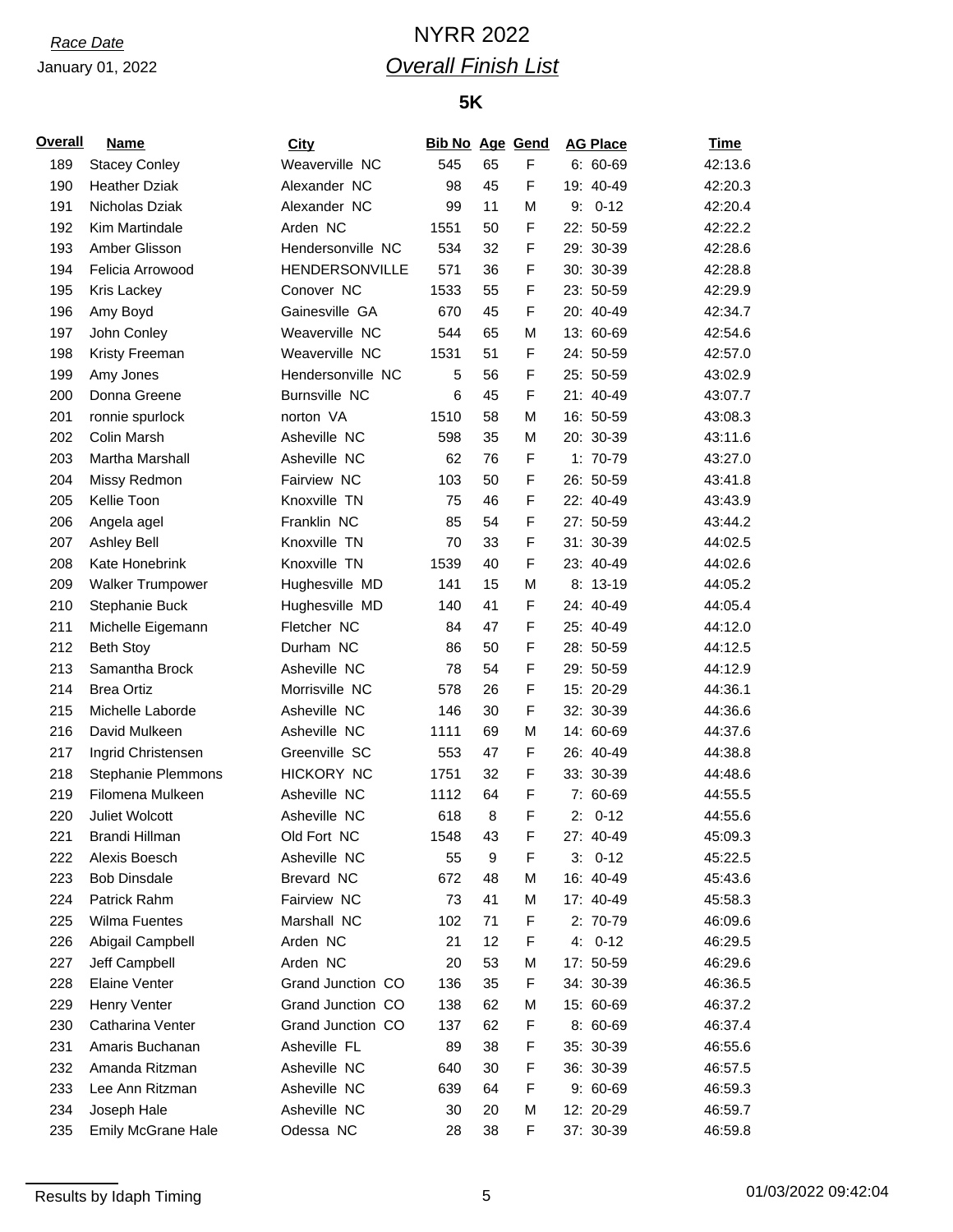# *Race Date* NYRR 2022 *Overall Finish List*

| Overall | <b>Name</b>             | City                 | <b>Bib No Age Gend</b> |                |   | <b>AG Place</b> | <b>Time</b> |
|---------|-------------------------|----------------------|------------------------|----------------|---|-----------------|-------------|
| 236     | Christie Pitman         | <b>Burnsville NC</b> | 631                    | 44             | F | 28: 40-49       | 47:02.7     |
| 237     | Erin Burleson           | Forest City NC       | 582                    | 39             | F | 38: 30-39       | 47:05.5     |
| 238     | Dianne Shepard          | Weaverville NC       | 629                    | 62             | F | 10: 60-69       | 47:12.3     |
| 239     | Alison Hayslett         | HENDERSONVILLE       | 547                    | 31             | F | 39: 30-39       | 47:17.2     |
| 240     | Lisa Keiber             | Hendersonville NC    | 34                     | 50             | F | 30: 50-59       | 47:25.4     |
| 241     | Leah Barrie             | Brevard NC           | 149                    | 46             | F | 29: 40-49       | 47:50.6     |
| 242     | Jesse Teter             | HENDERSONVILLE       | 546                    | 36             | M | 21: 30-39       | 48:09.3     |
| 243     | Carol Logan-Thompson    | Asheville NC         | 56                     | 65             | F | 11: 60-69       | 48:19.5     |
| 244     | Luas Lobo               |                      | 645                    | 41             | M | 18: 40-49       | 48:20.3     |
| 245     | Fabian Lobo             |                      | 646                    | $\overline{7}$ | M | $10: 0-12$      | 48:20.8     |
| 246     | Don Taylor              | Tryon NC             | 77                     | 75             | M | 2: 70-79        | 49:26.6     |
| 247     | Tanya Penn              | Tryon NC             | 142                    | 75             | F | 3: 70-79        | 49:27.0     |
| 248     | Ronin Bradshaw          | Asheville NC         | 52                     | $\mathbf{1}$   | M | $0 - 12$<br>11: | 49:31.1     |
| 249     | Zelda Bradshaw          | Asheville NC         | 51                     | 3              | F | $0 - 12$<br>5:  | 49:31.5     |
| 250     | Shayna Bradshaw         | Asheville NC         | 50                     | 37             | F | 40: 30-39       | 49:32.8     |
| 251     | Don Kirkwood            | MILLS RIVER NC       | 88                     | 68             | M | 16: 60-69       | 49:46.0     |
| 252     | Kathleen Kirkwood       | Mills River NC       | 87                     | 67             | F | 12: 60-69       | 49:46.4     |
| 253     | Michelle Tumlinson      | Charlotte NC         | 581                    | 45             | F | 30: 40-49       | 50:40.4     |
| 254     | <b>Eileen Daugherty</b> | Candler NC           | 113                    | 31             | F | 41: 30-39       | 51:58.0     |
| 255     | <b>Heather Stewart</b>  | PENROSE NC           | 614                    | 39             | F | 42: 30-39       | 51:58.3     |
| 256     | <b>Steven Daugherty</b> | Candler NC           | 114                    | 33             | M | 22: 30-39       | 51:58.5     |
| 257     | Robert Izard            | Weaverville NC       | 1530                   | 60             | M | 17: 60-69       | 52:41.8     |
| 258     | Rebecca Izard           | Weaverville NC       | 1529                   | 53             | F | 31: 50-59       | 52:42.3     |
| 259     | Jodi Bell               | Lake Lure NC         | 58                     | 60             | F | 13: 60-69       | 52:55.8     |
| 260     | <b>Tera Ford</b>        | Skyland NC           | 592                    | 39             | F | 43: 30-39       | 53:45.7     |
| 261     | <b>Esther Godfrey</b>   | ASHEVILLE NC         | 67                     | 48             | F | 31: 40-49       | 53:48.6     |
| 262     | <b>Sherry Riddle</b>    | Fletcher NC          | 76                     | 49             | F | 32: 40-49       | 53:59.9     |
| 263     | Rhonda Crosby           | East Flat Rock NC    | 634                    | 55             | F | 32: 50-59       | 54:13.8     |
| 264     | christine myers         | Arden NC             | 57                     | 45             | F | 33: 40-49       | 55:00.7     |
| 265     | David Fischoff          | Asheville NC         | 584                    | 31             | M | 23: 30-39       | 55:05.0     |
| 266     | <b>Terry Foster</b>     | Greer SC             | 12                     | 68             | M | 18: 60-69       | 55:12.6     |
| 267     | Michael Reandeau        | Gerton NC            | 10                     | 63             | M | 19: 60-69       | 55:14.5     |
| 268     | Gwen Seamon             | Asheville NC         | 583                    | 30             | F | 44: 30-39       | 55:16.0     |
| 269     | Jacqui Foster           | Greer SC             | 11                     | 66             | F | 14: 60-69       | 55:32.9     |
| 270     | Linda Reandeau          | Gerton NC            | 9                      | 68             | F | 15: 60-69       | 55:34.4     |
| 271     | Lisa Rosen              | Asheville NC         | 106                    | 63             | F | 16: 60-69       | 56:44.1     |
| 272     | Shawn Rosen-Holtzman    | Asheville NC         | 104                    | 38             | F | 45: 30-39       | 56:44.3     |
| 273     | Jason Randolph          | Asheville NC         | 558                    | 41             | M | 19: 40-49       | 56:48.9     |
| 274     | Olivia Randolph         | Asheville NC         | 557                    | 33             | F | 46: 30-39       | 56:49.7     |
| 275     | <b>Tim Collins</b>      | Asheville NC         | 531                    | 62             | M | 20: 60-69       | 57:33.9     |
| 276     | Shay Brown              | Asheville NC         | 1549                   | 51             | F | 33: 50-59       | 58:55.5     |
| 277     | Mariah Gunther          | Alexander NC         | 1125                   | 41             | F | 34: 40-49       | 58:56.9     |
| 278     | Erin Jones              | Weaverville NC       | 648                    | 30             | F | 47: 30-39       | 59:29.4     |
| 279     | Ellen Lail              | Newton NC            | 530                    | 47             | F | 35: 40-49       | 59:31.6     |
| 280     | Tami Manor              | Raleigh NC           | 43                     | 54             | F | 34: 50-59       | 59:54.9     |
| 281     | <b>Thomas Manor</b>     | Castle Hayne NC      | 42                     | 69             | M | 21: 60-69       | 59:55.3     |
| 282     | Michelle Narlock        | Lenoir NC            | 82                     | 50             | F | 35: 50-59       | 1:00:03.4   |